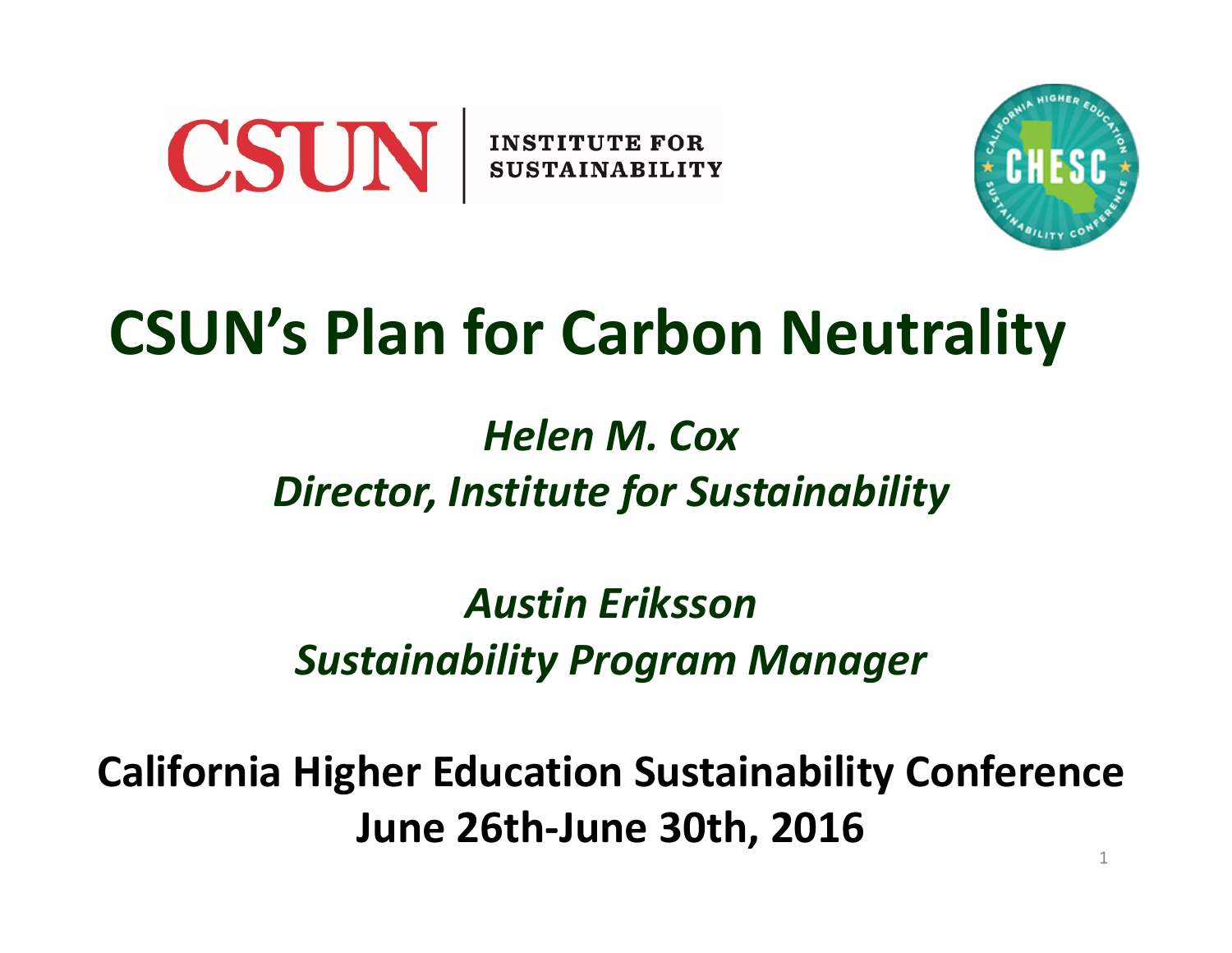# Methodology

- Existing Greenhouse Gas Inventory
- Modelled Business As Usual (BAU) scenario
- Developed Strategic Energy Plan
- Conducted Solar Feasibility Study
- Identified strategies for alternative transportation
- Modelled effect of energy strategies
- Added solar for net zero emissions
- Generated plan for net-zero Scope 1&2 emissions by 2040
- Modelled Scope 1, 2 and 3 future emissions
- Established targets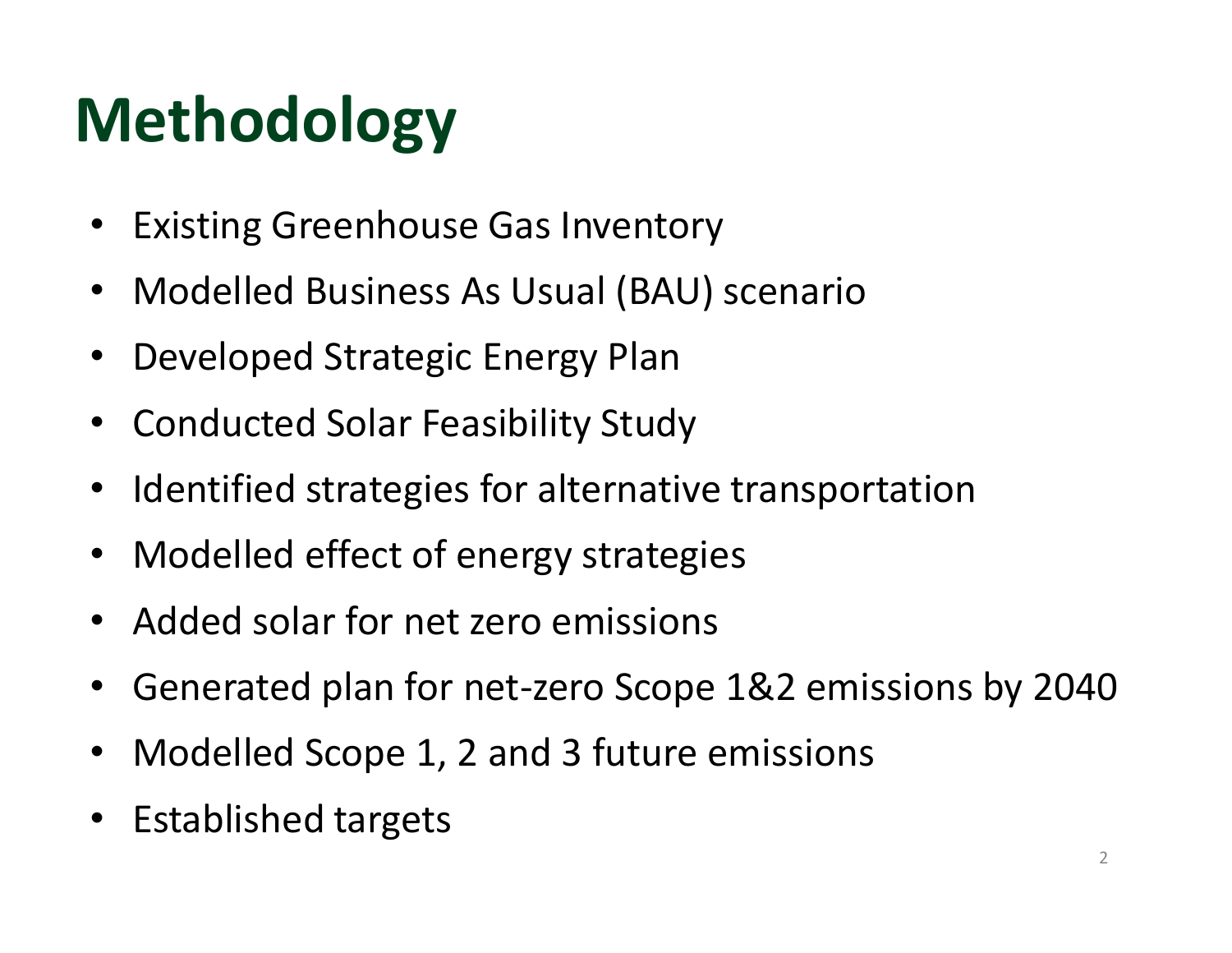# Climate Action Plan



2013 Greenhouse gas emissions by source. Shown in (equivalent) tonnes of  $CO_2$ . Total emissions were 88,552 tonnes.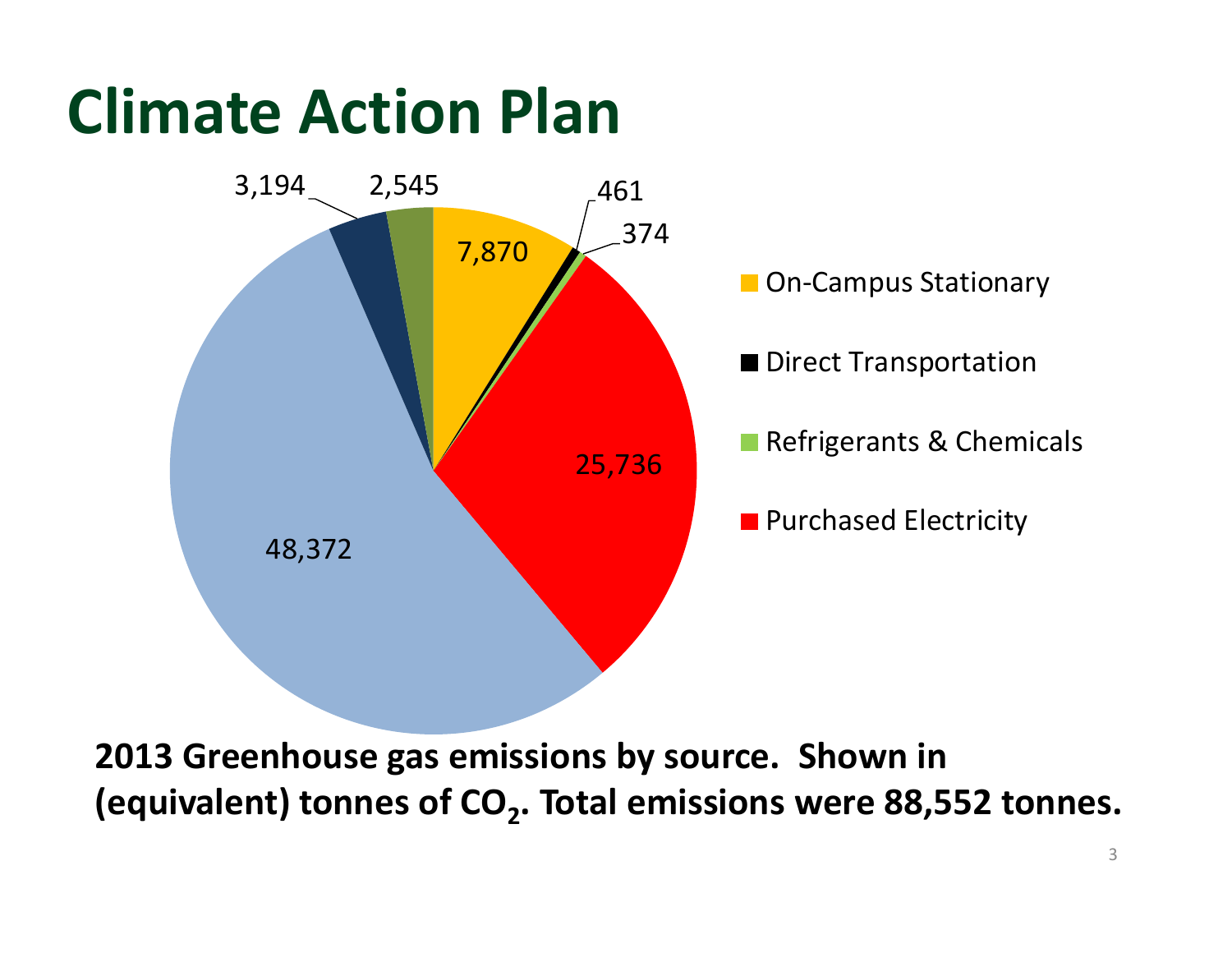# BAU Projection (Assumptions-1)

- Building expansion based on 2005 Master Plan. Parking lots and other outdoor areas not included.
- All energy (Scope 1 and 2) consumption was projected based on building square footage with energy densities for each emission source based on the 2012 and 2013 averages.
- Student headcount projections based on a 2% decrease annually for 2016, 2017 and 2018 (impaction), and thereafter growth at an annual rate of 1.5% through 2028 until an FTES target of 35,000 is met. From 2026 onwards the FTES is held at 35,000 and headcount at 43,200.
- Faculty and staff headcounts based on current values projected out at the same growth rate as the student FTES and headcount.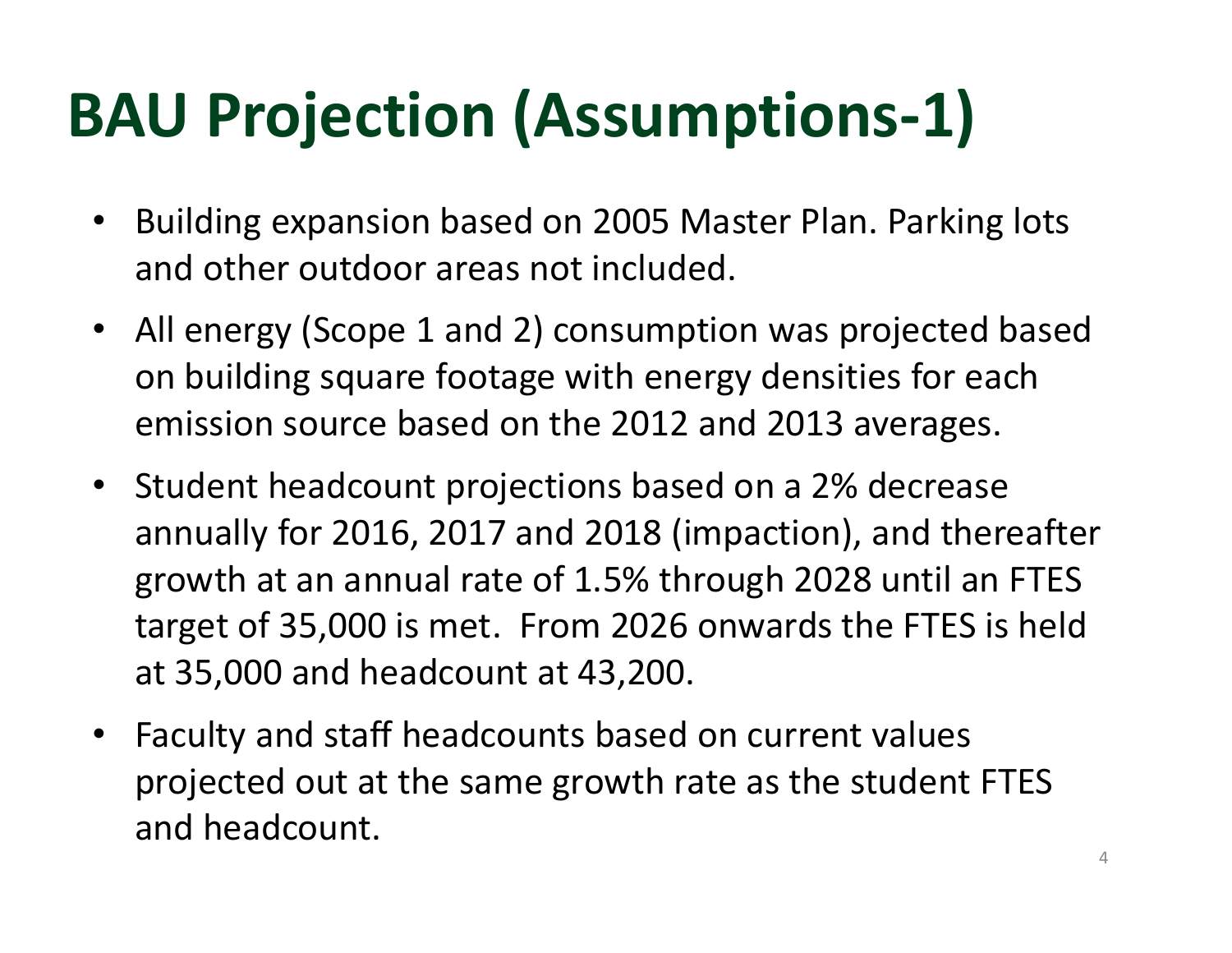# BAU Growth Projections

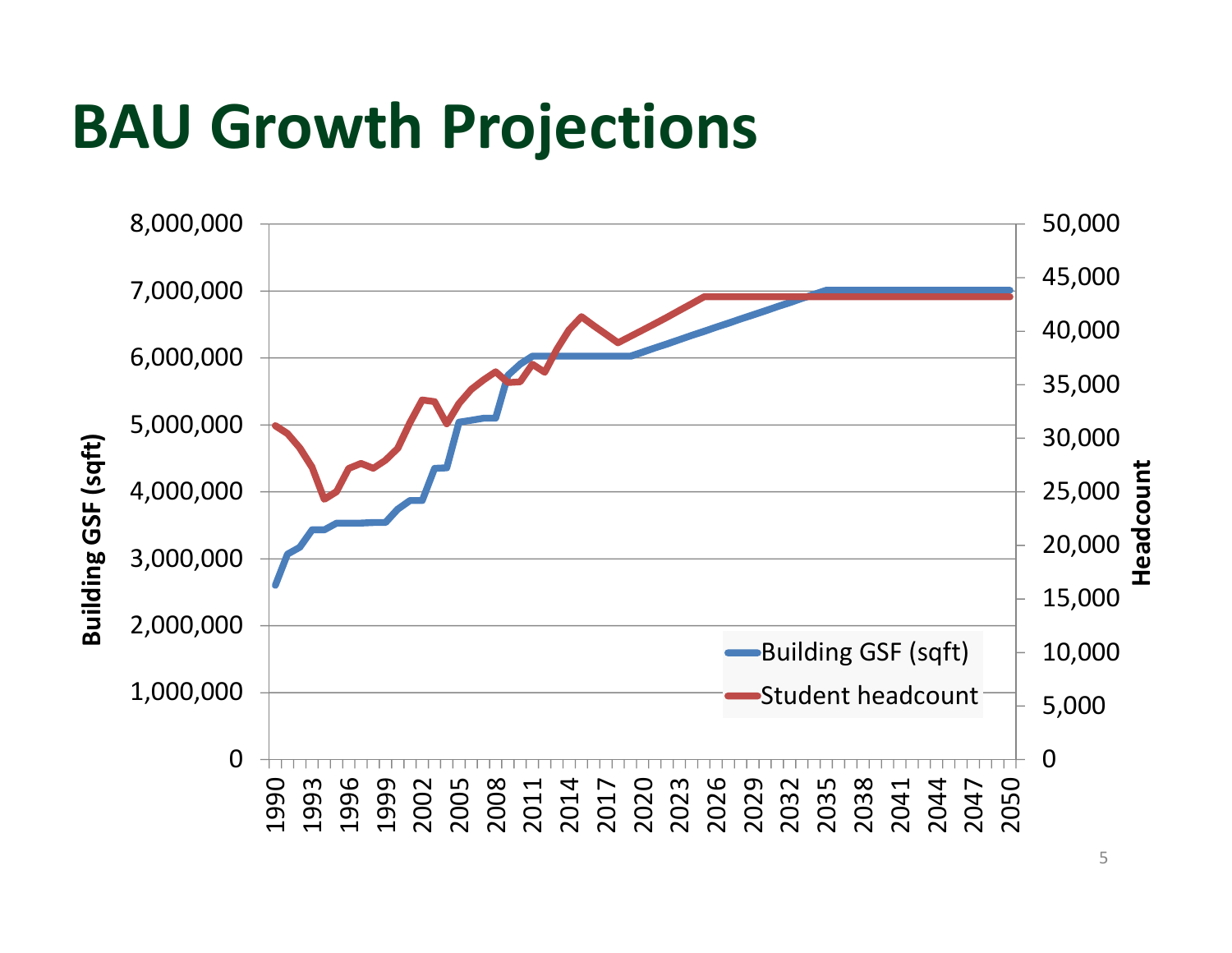# LADWP's projected power generation mix

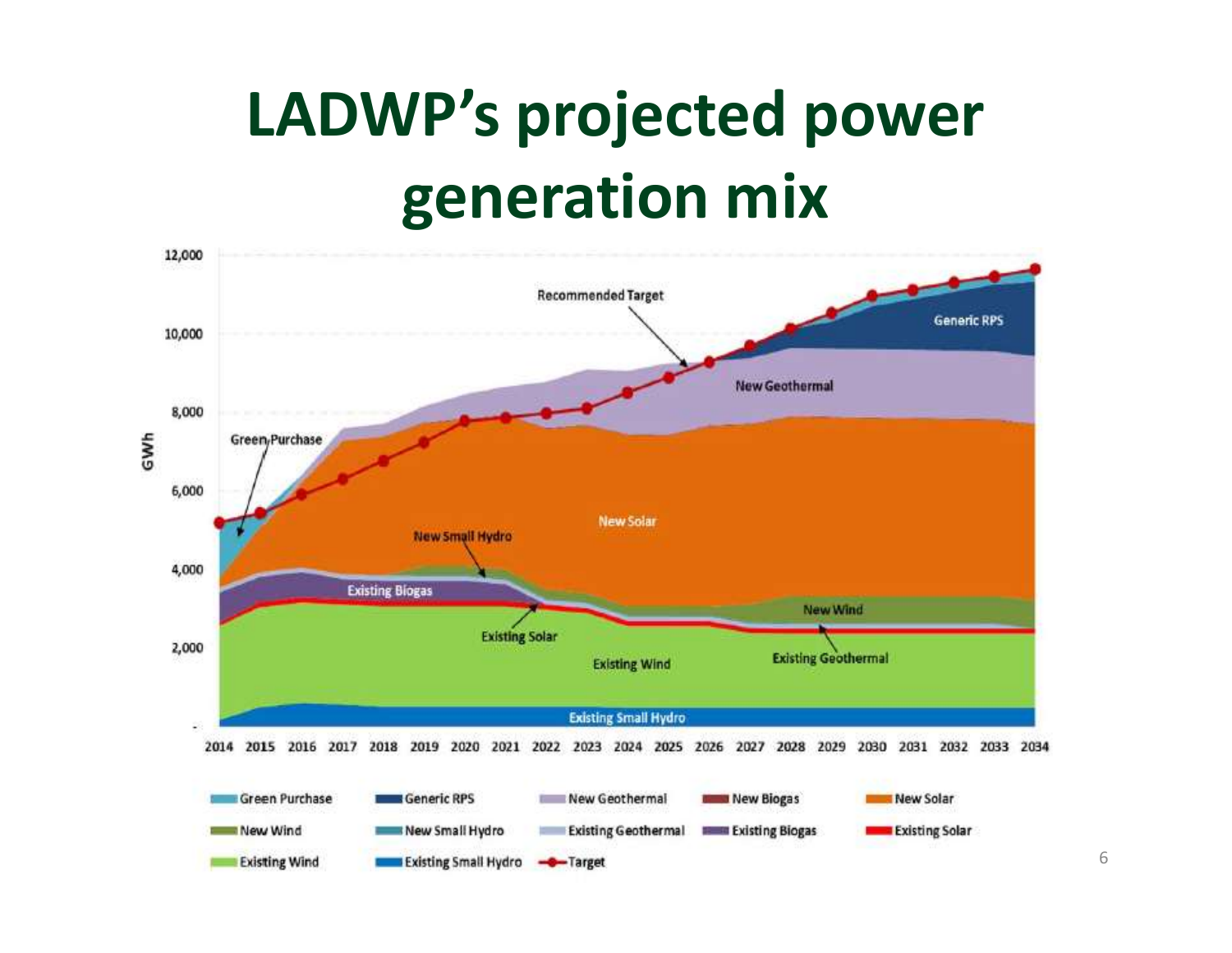# 2014 IRP Recommended Case

|                                         | 2030                        | <b>SB 1368</b><br><b>Compliance Date</b> |            | <b>New Renewables Installed (MW)</b><br>2014-2020 |      |                                   |                       |                               |      | <b>New Renewables Installed (MW)</b><br>2014-2034 |                       |         |
|-----------------------------------------|-----------------------------|------------------------------------------|------------|---------------------------------------------------|------|-----------------------------------|-----------------------|-------------------------------|------|---------------------------------------------------|-----------------------|---------|
| <b>Case</b><br>ID                       | <b>RPS</b><br><b>Target</b> | <b>Navajo</b>                            | <b>IPP</b> | <b>Geol</b><br><b>Biomass</b>                     | Wind | Non-<br><b>DG</b><br><b>Solar</b> | Dist.<br><b>Solar</b> | <b>Geol</b><br><b>Biomass</b> | Wind | Non-<br><b>DG</b><br><b>Solar</b>                 | Dist.<br><b>Solar</b> | Generic |
| Case 4<br>w/800<br>MW<br>Local<br>Solar | 40%                         | 12/31/2015                               | 7/1/2025   | 76                                                | 70   | 1,059                             | 579                   | 216                           | 270  | 1,305                                             | 704                   | 723     |

<sup>1</sup>33% RPS by 2020<br><sup>2</sup>Incremental to current 100 MW installed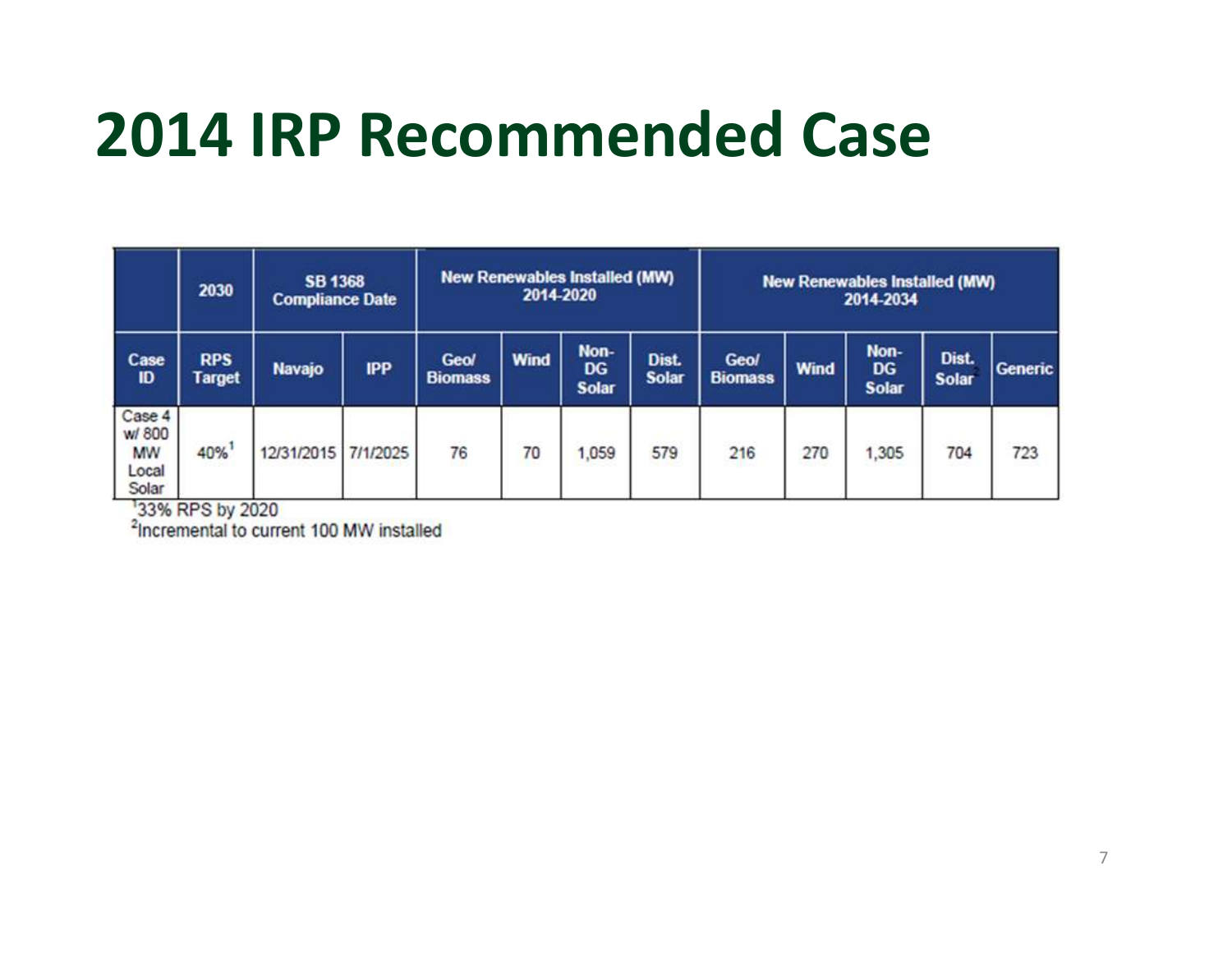# BAU Projection (Assumptions-2)



LADWP's projected emissions factor based on:

- 
- 
- 
- High transportation electrification (2014 Integrated Resource Plan)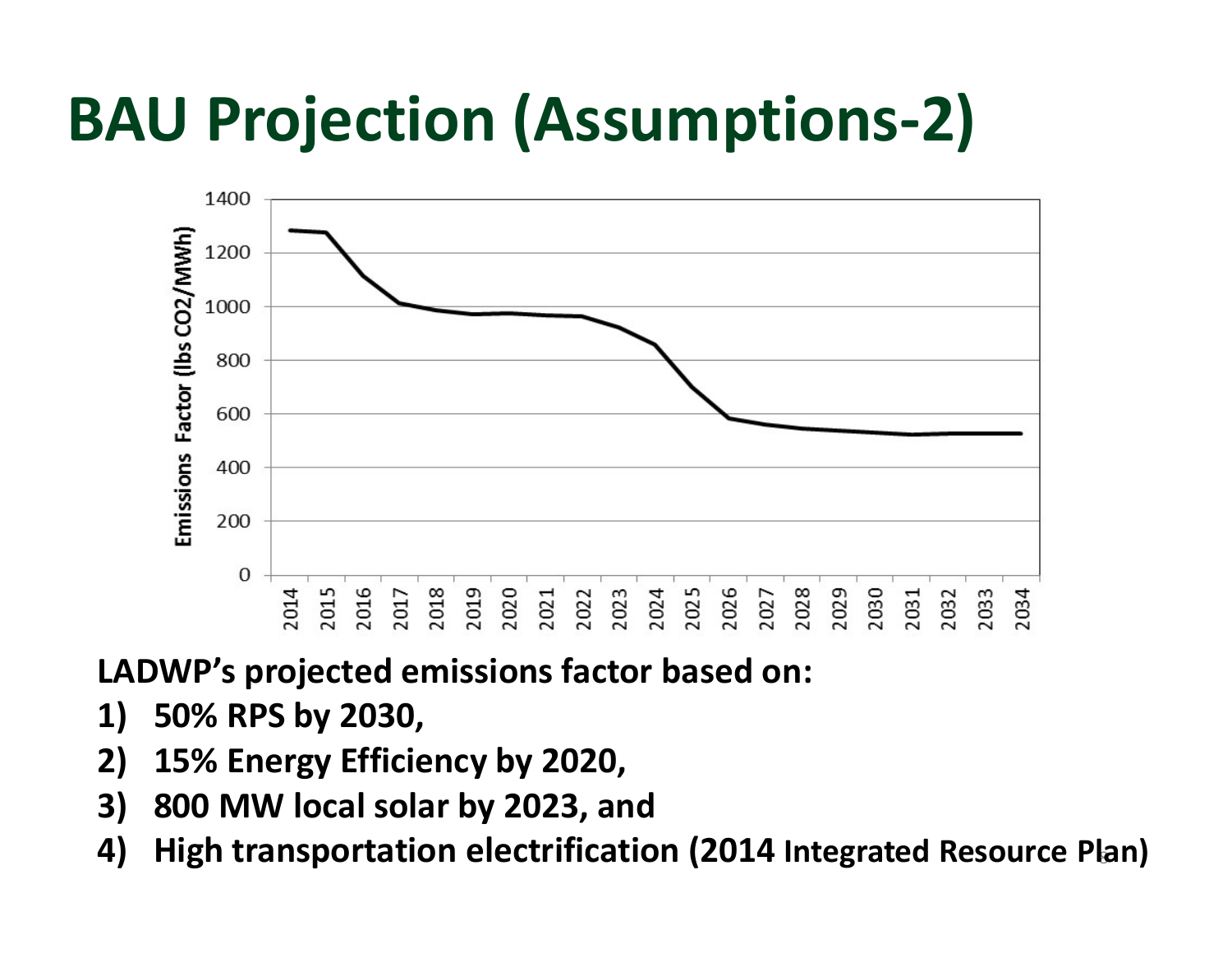# BAU Projection: Scope 3 (Assumptions)

- Business travel footprint projections based on faculty and staff headcounts and per capita averages from 2010 **AU Projection: Scop**<br>Business travel footprint projed<br>and staff headcounts and per c<br>– 2014.<br>Commuting projections based
- Commuting projections based on 2010 mode mixes, headcount projections and additional assumptions for future fuel economy improvements of vehicles based on new EPA standards. (These assume a 5% per year improvement in the fuel efficiency (mpg) of automobiles until a value of 60 miles per gallon is reached in 2035, and an improvement rate of 3.5% per year for buses and trains throughout the same timeframe.)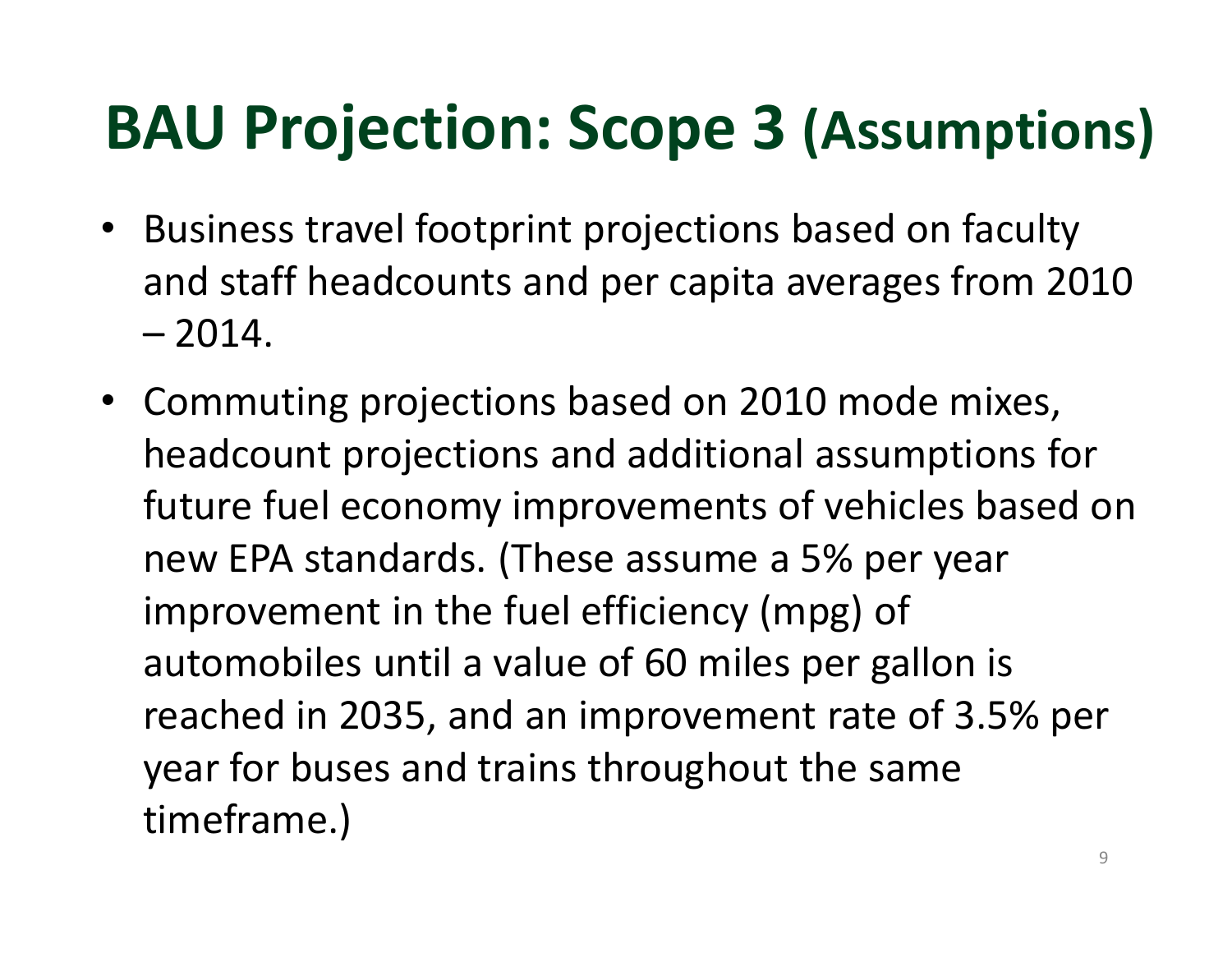# **BAU Projection** Model projects a 17% increase over

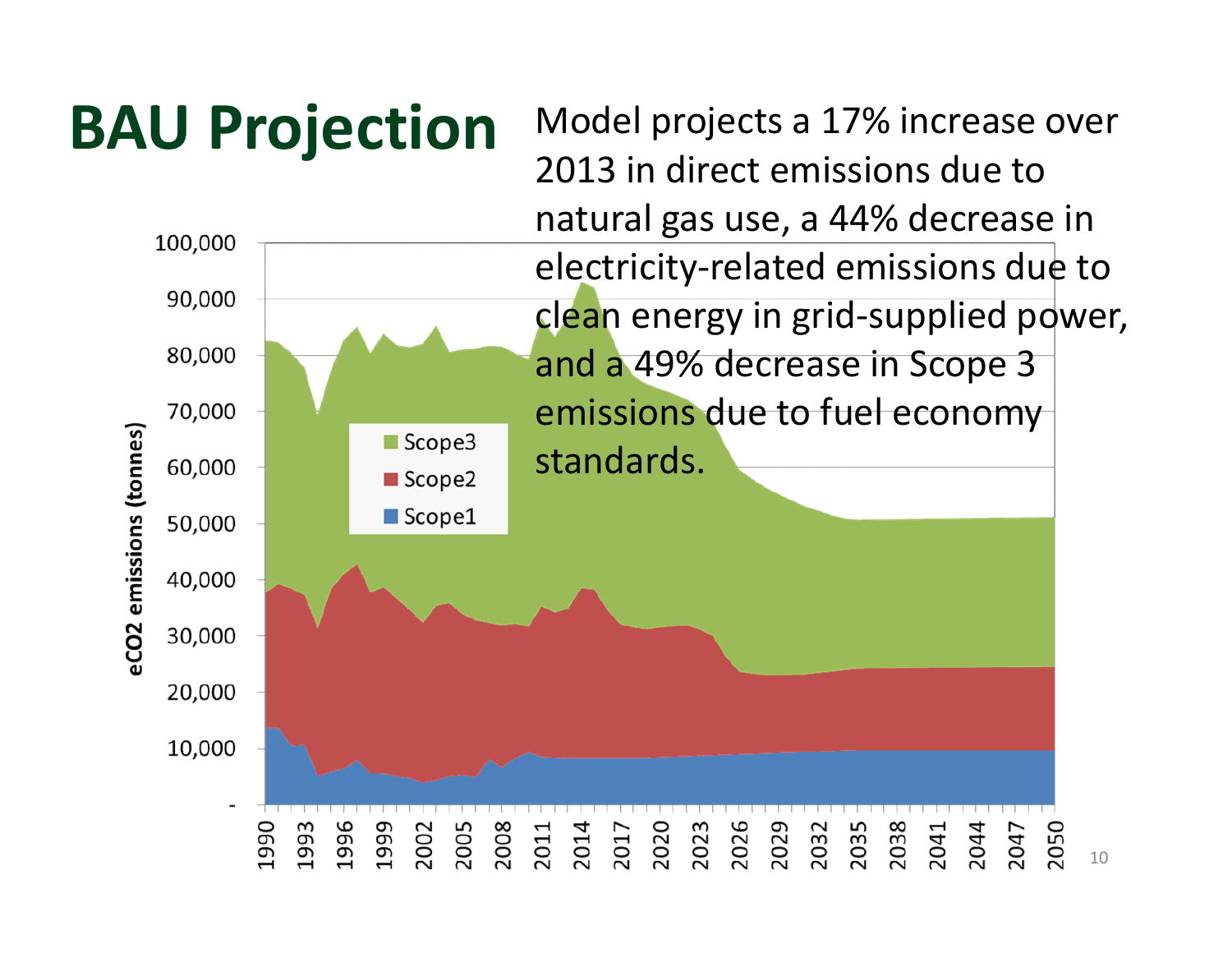# Electricity Use**CSUN Electricity Use Balance: Campus** 21%

32%

**Lighting** 



47%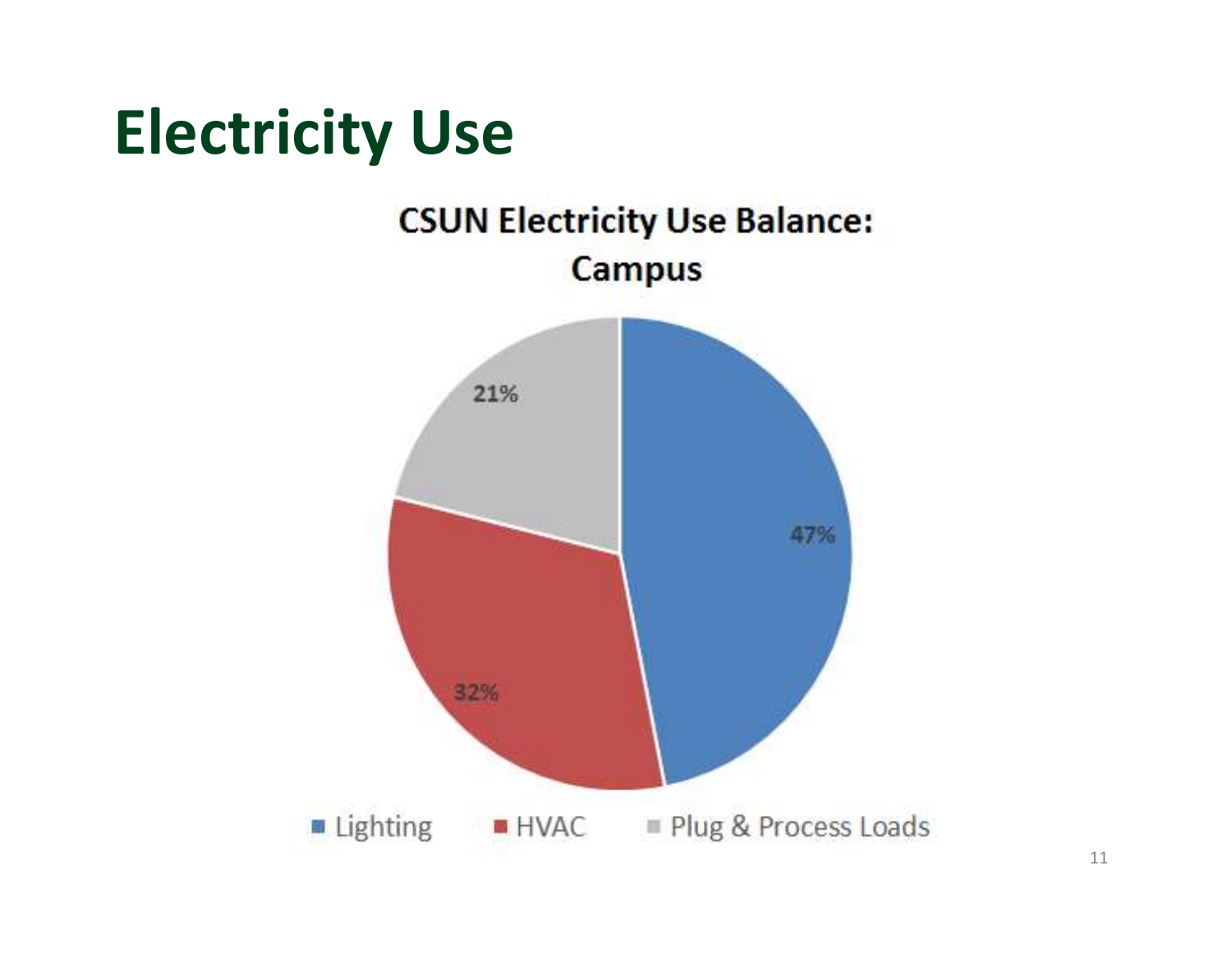| 1. LED lighting for interior spaces              | 6,313,835 kWh |
|--------------------------------------------------|---------------|
| 2. Task area lighting                            | 168,517 kWh   |
| 3. Lighting occupancy sensors                    | 1,825,920 kWh |
| 4. Stairwell bi-level lighting                   | 56,100 kWh    |
| 5. Daylight harvesting at perimeter zones        | 381,253 kWh   |
| 6. Occupancy-based book-stack lighting           | 73,878 kWh    |
| 7. LED lighting & bi-level controls for exterior | 1,452,080 kWh |
| AZIO<br>8. New AHUs w/ economizers               | 1,127,051 kWh |
| 9. Pneumatic to DDC controls                     | 697,570 kWh   |
| 10. Demand controlled ventilation (DCV)          | 781,321 kWh   |
| 11. Occupancy-based HVAC                         | 2,301,631 kWh |
| 12. High-efficiency motors at elevators          | 10,277 kWh    |
| 13. Compater shut-down management                | 447,454 kWh   |
| 14. Vending misers for vending machines          | 37,215 kWh    |
| 15. High efficiency windows                      | 1,010,156 kWh |
| 16. Network Thermostats                          | 1,631,847 kWh |
| 17. Central Plant Chiller Retrofit               | 908,645 kWh   |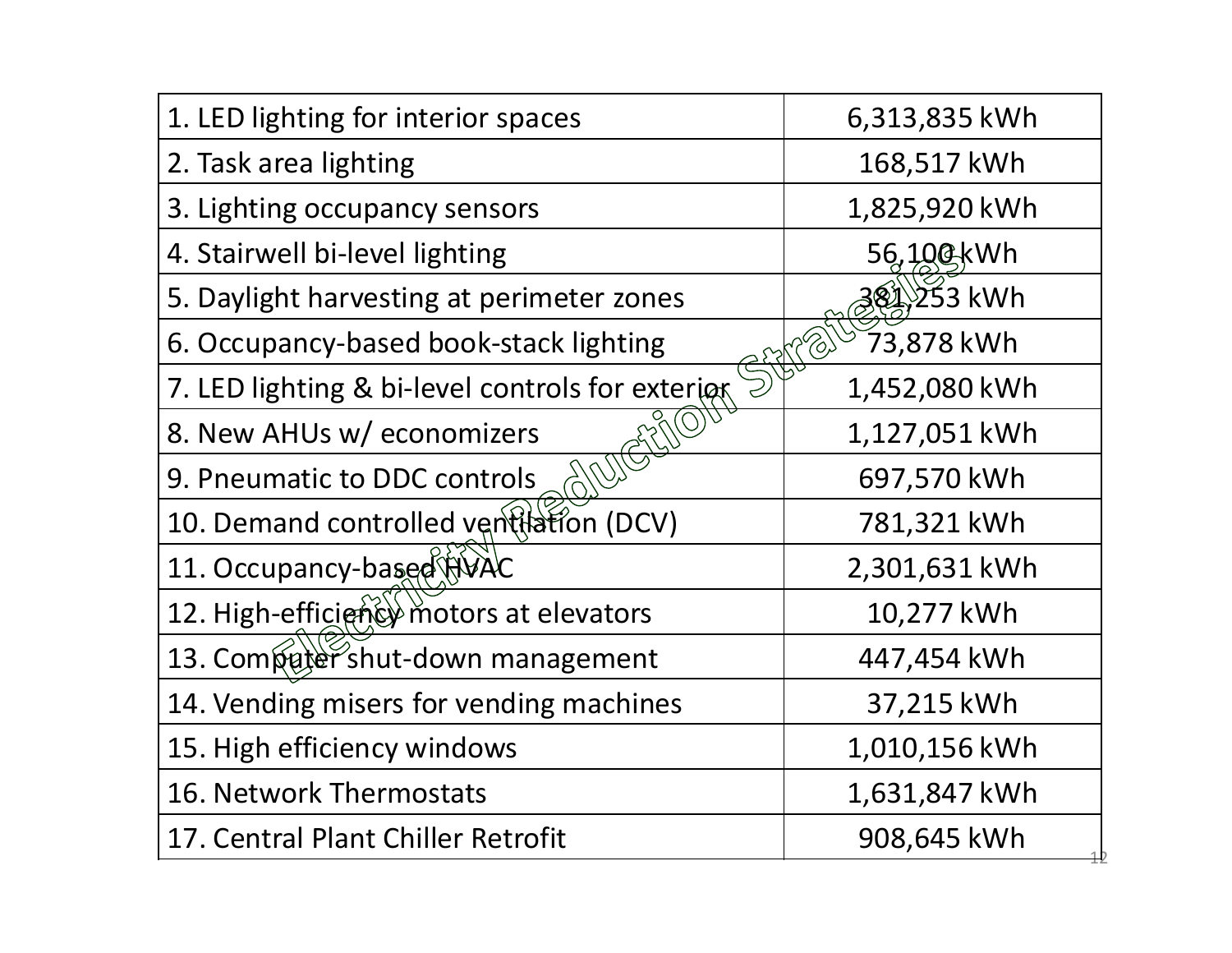# Renewables – Solar Study<br>• CSUN weather station data: annual average of 5.06 kWh

- CSUN weather station data: annual average of 5.06 kWh of sunlight per  $m^2$  per day
- Assume efficiency (sunlight to DC) of 15% and inverter efficiency of 95% (overall sunlight to AC efficiency of 14.25%) CSUN weather station data: annual average of 5.06 kWh<br>of sunlight per m<sup>2</sup> per day<br>Assume efficiency (sunlight to DC) of 15% and inverter<br>efficiency of 95% (overall sunlight to AC efficiency of<br>14.25%)<br>Using a GIS, the 33
- Using a GIS, the 33 surface parking lot areas have a )
- Assume 70% coverage with solar panels, potential to generate 37.1 million kWh per year (72% of the power purchased from LADWP). eniciency of 95% (overall sumilght to AC enteriency of 14.25%)<br>
• Using a GIS, the 33 surface parking lot areas have a<br>
combined area of 2,168,505 sq ft (201,461 m<sup>2</sup>)<br>
• Assume 70% coverage with solar panels, potential to
- accommodates 21 MW of solar.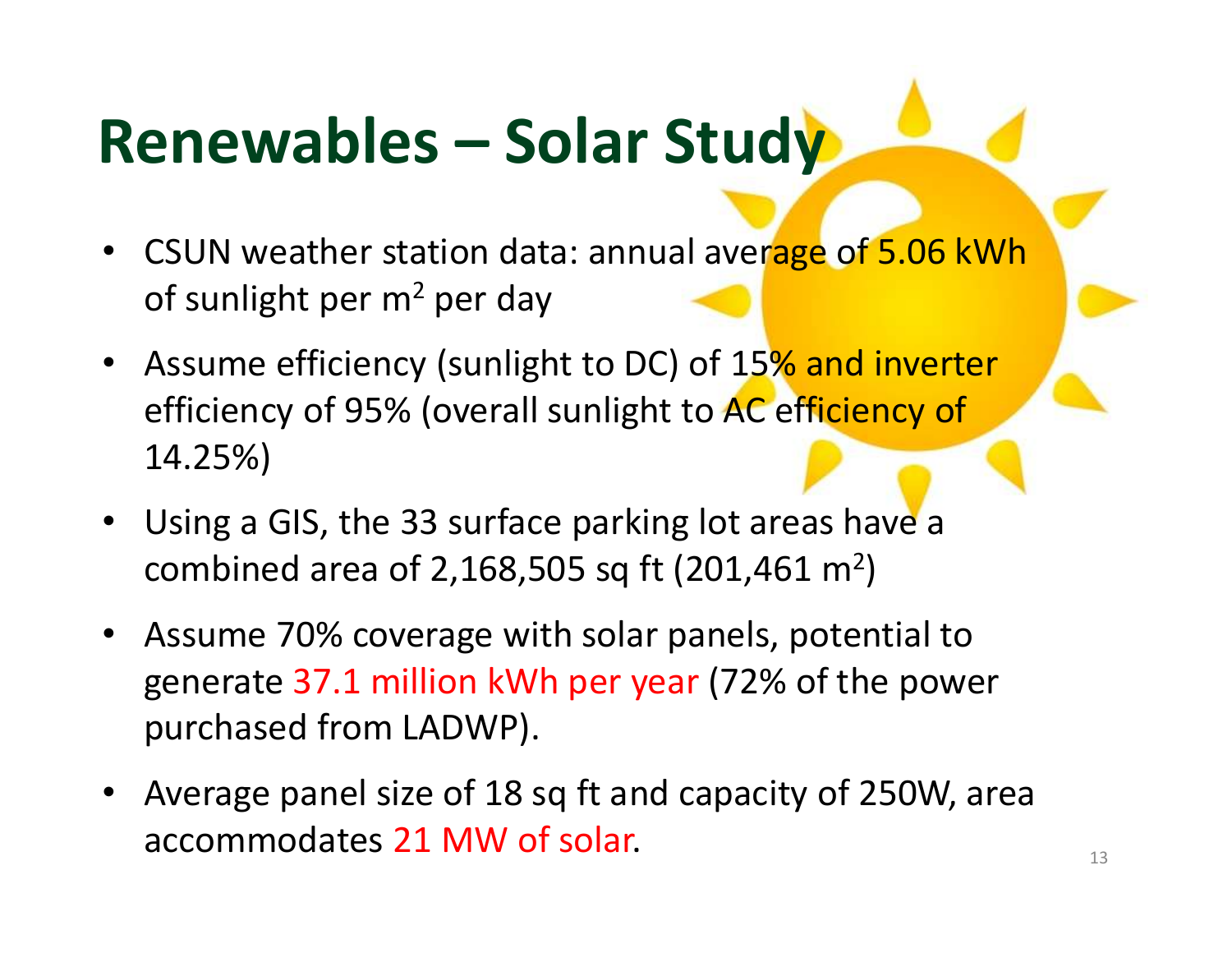# Solar cost-benefit analysis



Projected annual cost of equivalent power produced by a 1MW array purchased through the utility provider and by various solar financing options.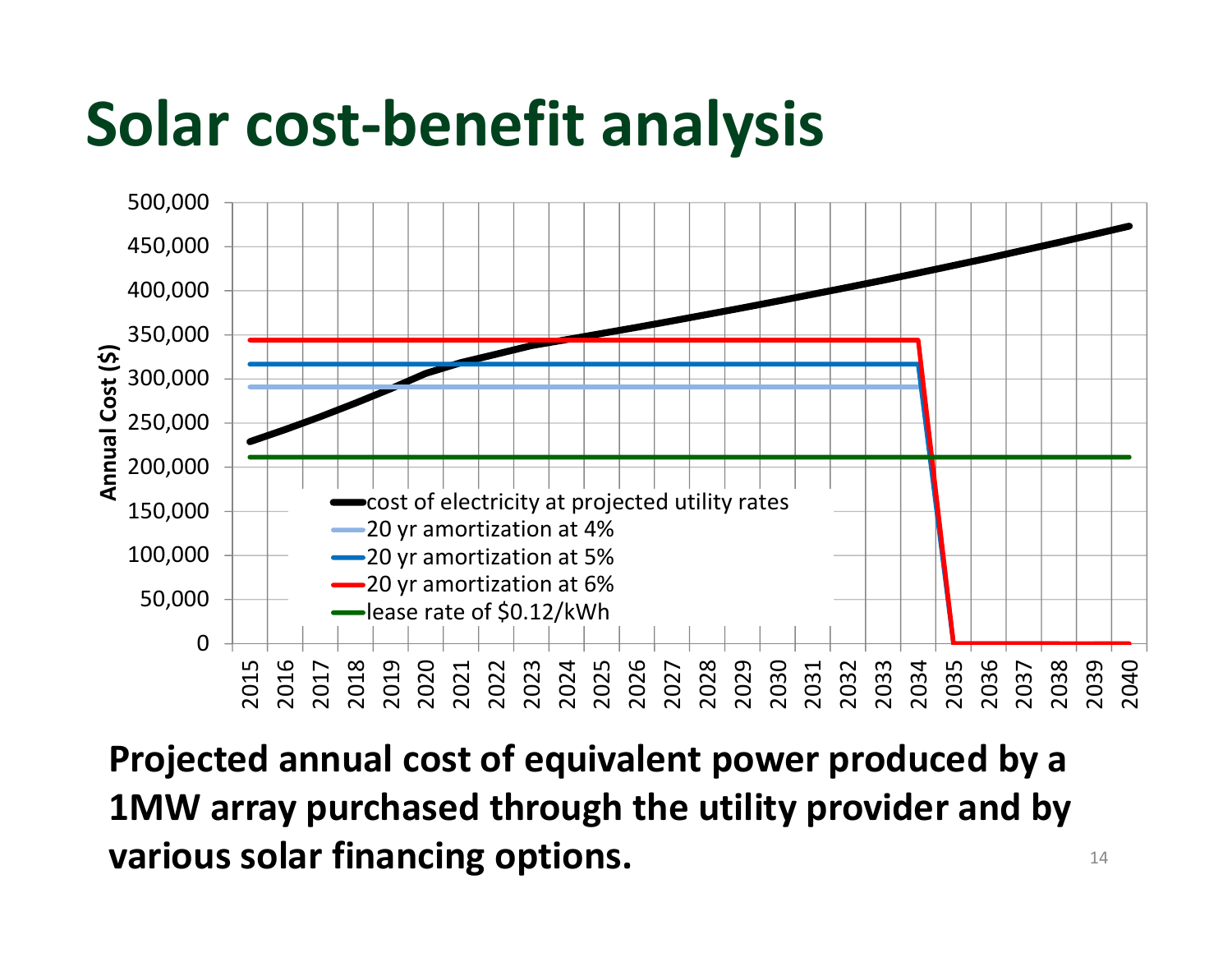# BAU & Projections with Projects



15 19 MW solar required to achieve zero Scope 2 emissions by 2040. Another 19 MW required to offset emissions from gas use.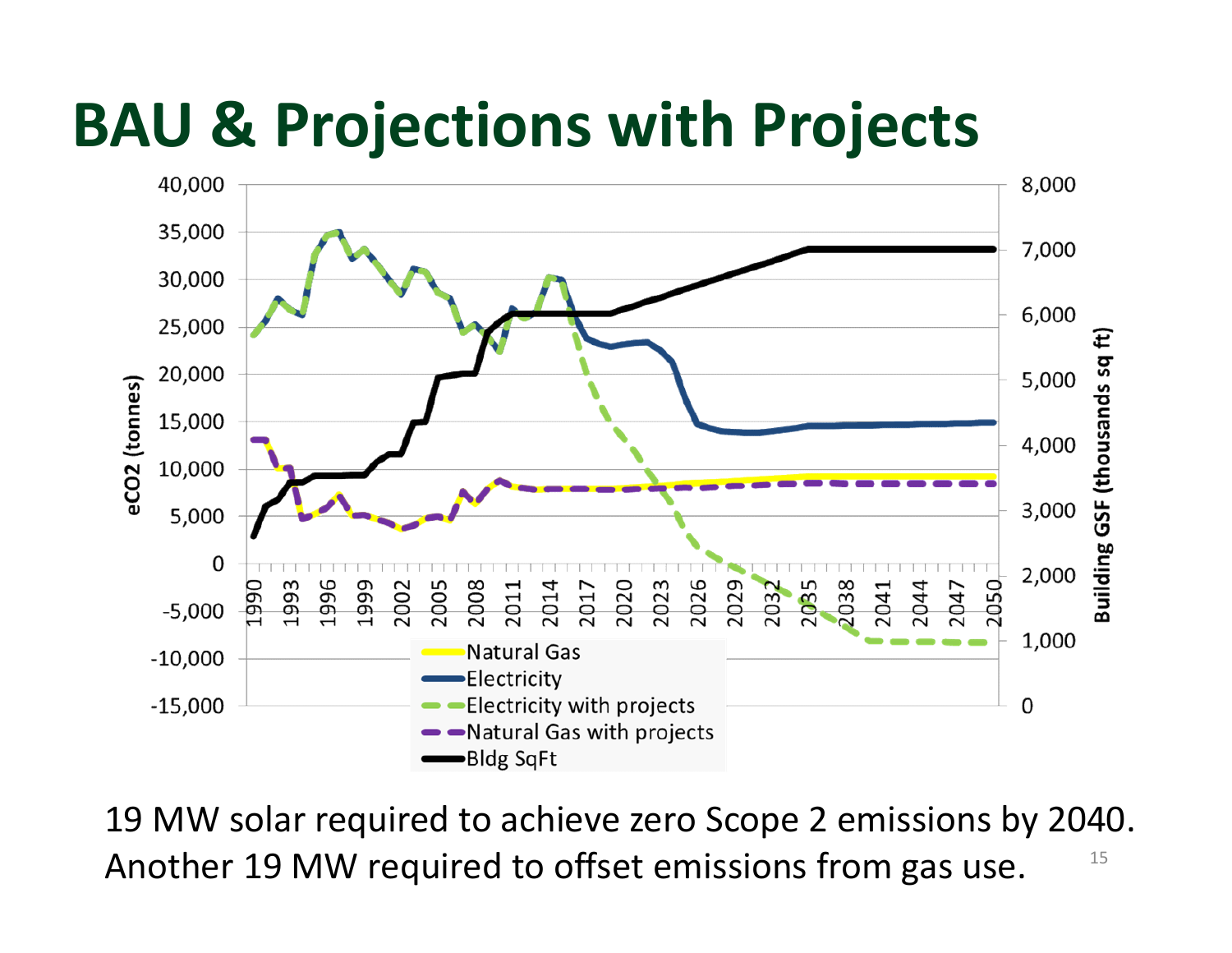# Carbon emission projections<br>(Scope 1 & 2) (Scope 1 & 2)

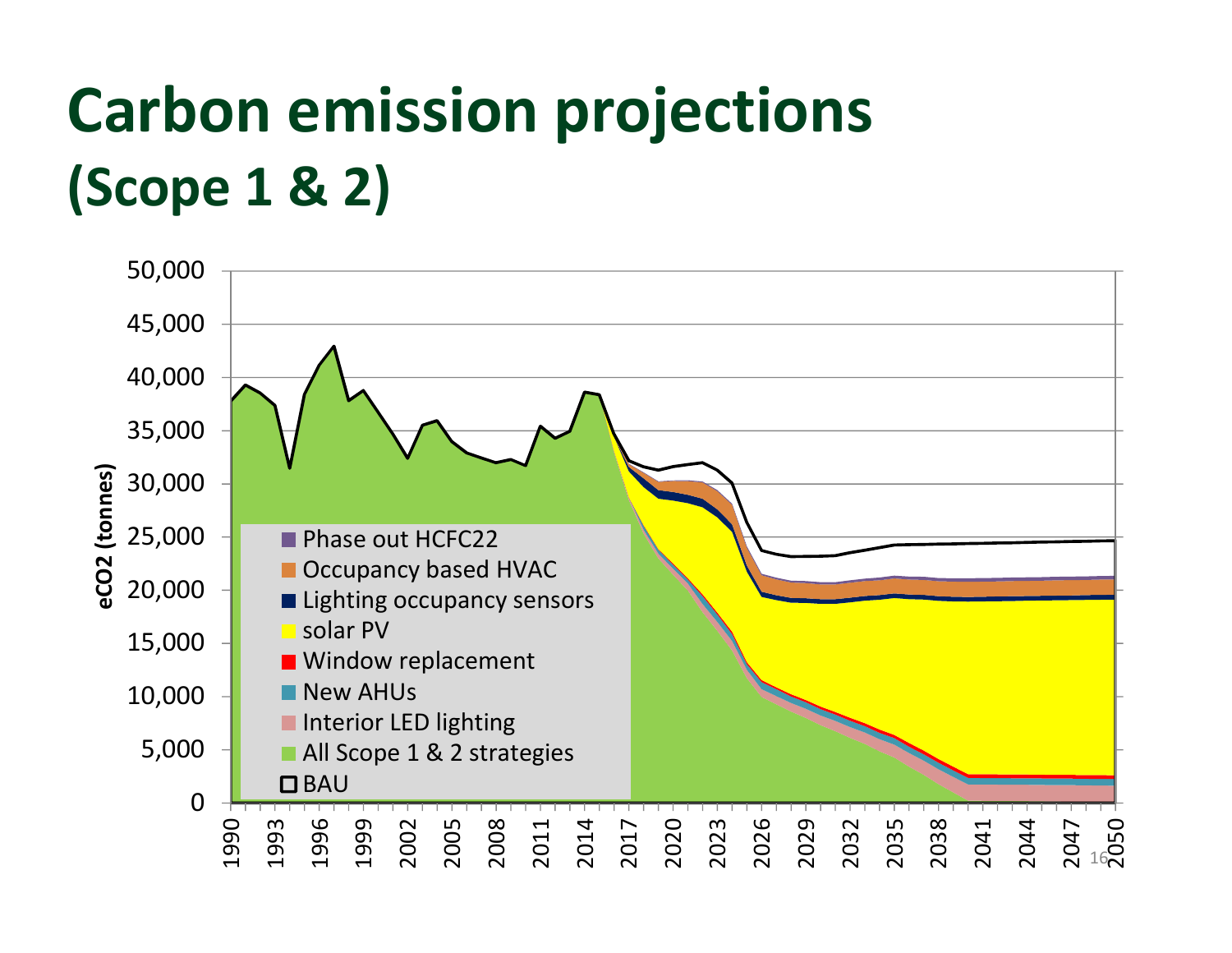# Strategies to reduce commuting footprint

### EXPANDING BICYCLING INFRASTRUCTURE

Bicycle rental for dorm residents

Improve bicycle infrastructure within campus

Work with the city to improve the quality and connectivity of bike lanes

around campus

Expand bicycle theft prevention strategy

EXPANDING PUBLIC TRANSIT SERVICES

Partner with Metro and other agencies to bring major bus lines to the

CSUN Transit Station

Increase the subsidy of transit passes for students and staff members,

potentially providing a free transit pass program to students.

Partner with Metro, LADOT and the City to solve connectivity issues

between CSUN and major transit hubs

Priority class enrollment for students travelling by public transit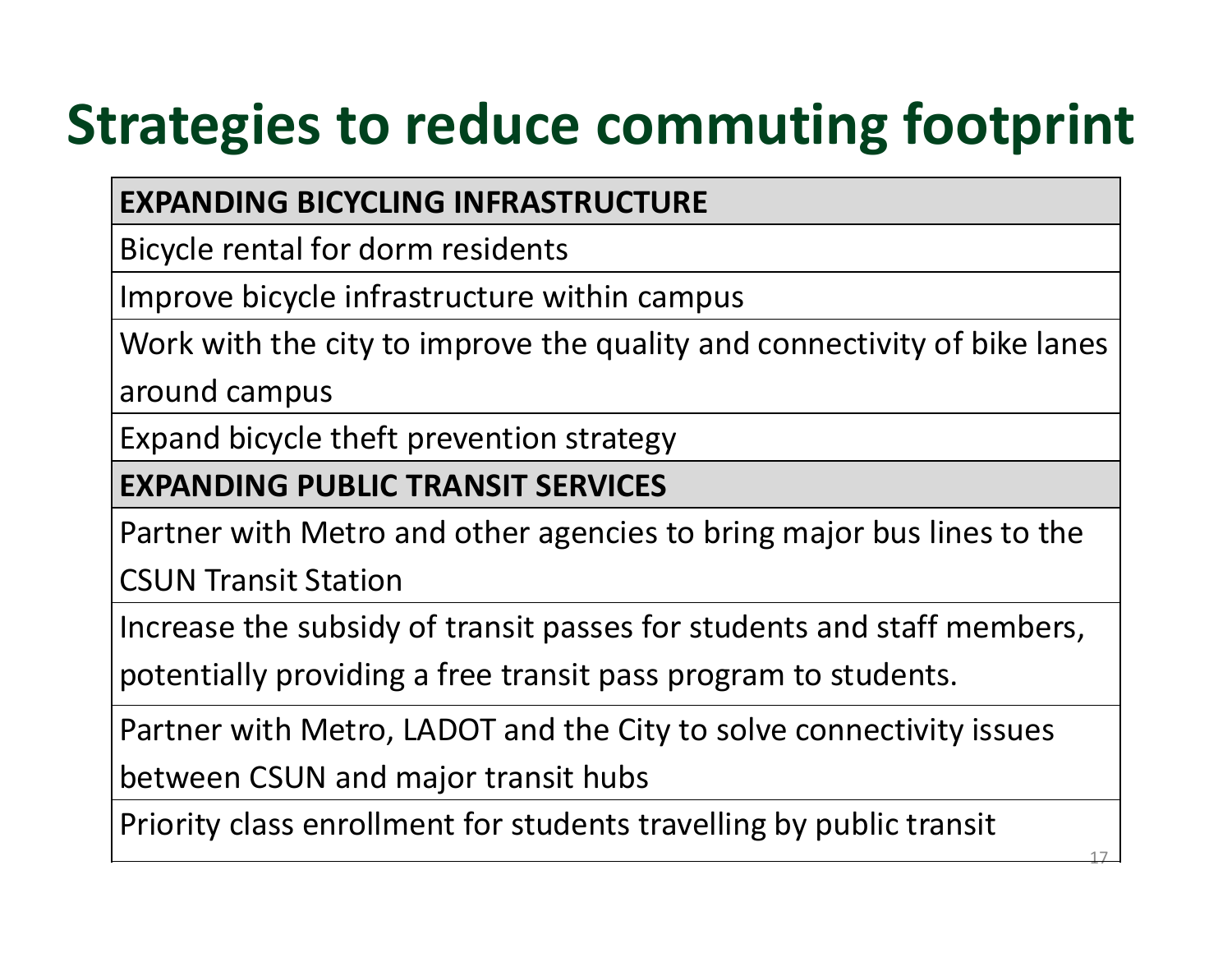# Strategies to reduce commuting footprint<sup>1</sup> **Trategies to reduce commuting**<br> **EXPANDING RIDESHARE PROGRAMS**<br>
Implement Zimride – ridesharing<br>
Implement special parking zones to incentivize ridesharing<br>
Auto-enroll students in the rideshare program upon class e

### EXPANDING RIDESHARE PROGRAMS

Implement special parking zones to incentivize ridesharing

Auto-enroll students in the rideshare program upon class enrolment

through SOLAR

### PARKING MANAGEMENT

Limit number of housing parking permits to current housing parking

capacity

Install real-time information system that tells drivers where parking is

available, reducing the need to circle in search of parking.

Do not allow use of housing parking permits for parking on campus.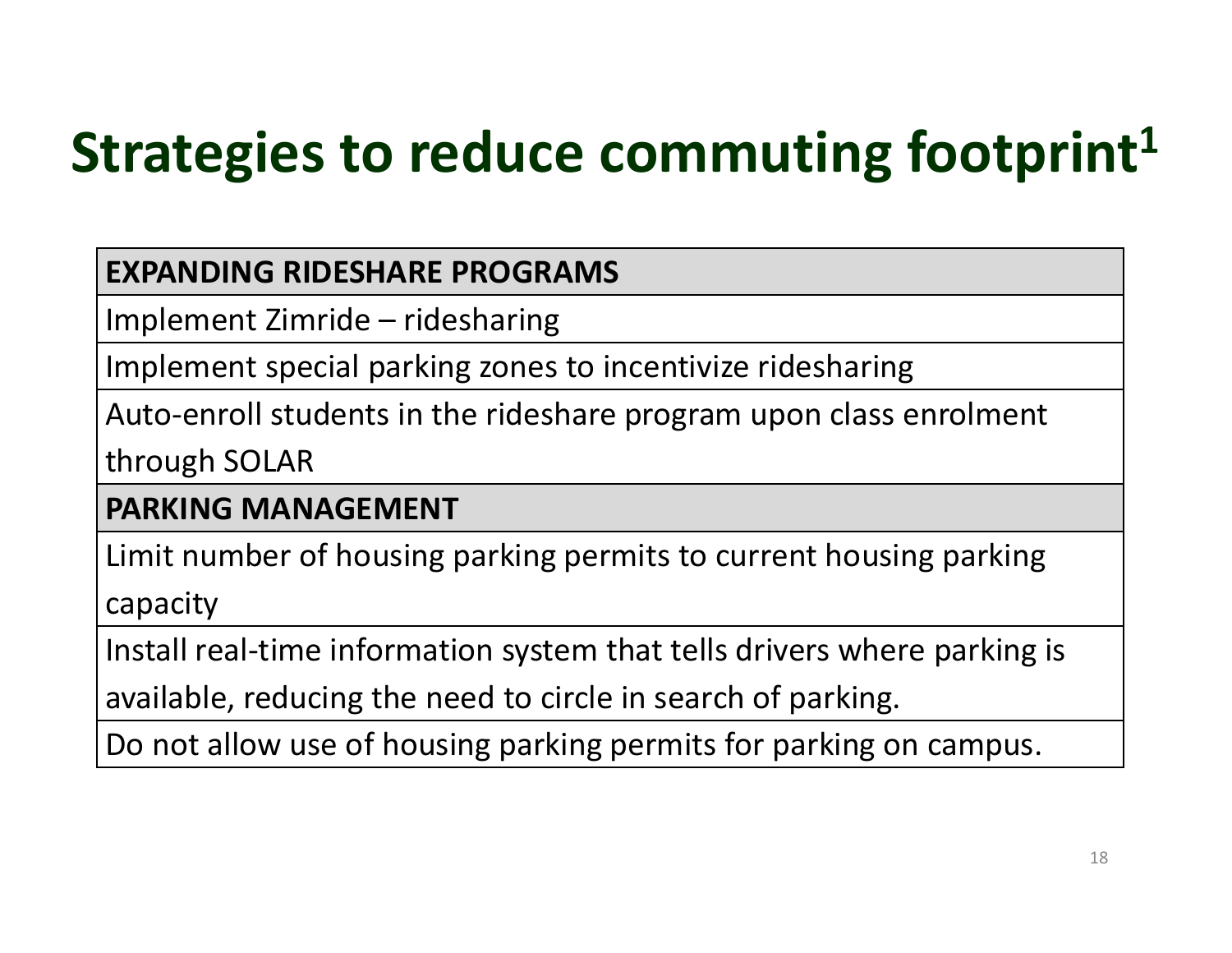# Strategies to reduce commuting footprint<sup>2</sup>

### PROVIDE SHUTTLE SERVICES

Replace housing shuttle with shuttle providing service within three miles

of campus

EXPANDING ELECTRIC CAR CHARGING STATIONS

Add electric car charging stations on campus

#### OTHER INTERVENTIONS

Expand student housing (with a no-car policy, bike rental and rideshare

programs)

Increase online and hybrid classes

Expand telecommuting and compressed work schedules for staff

Develop an outreach plan to increase knowledge about transportation

options

Expand faculty and staff housing to reduce commuting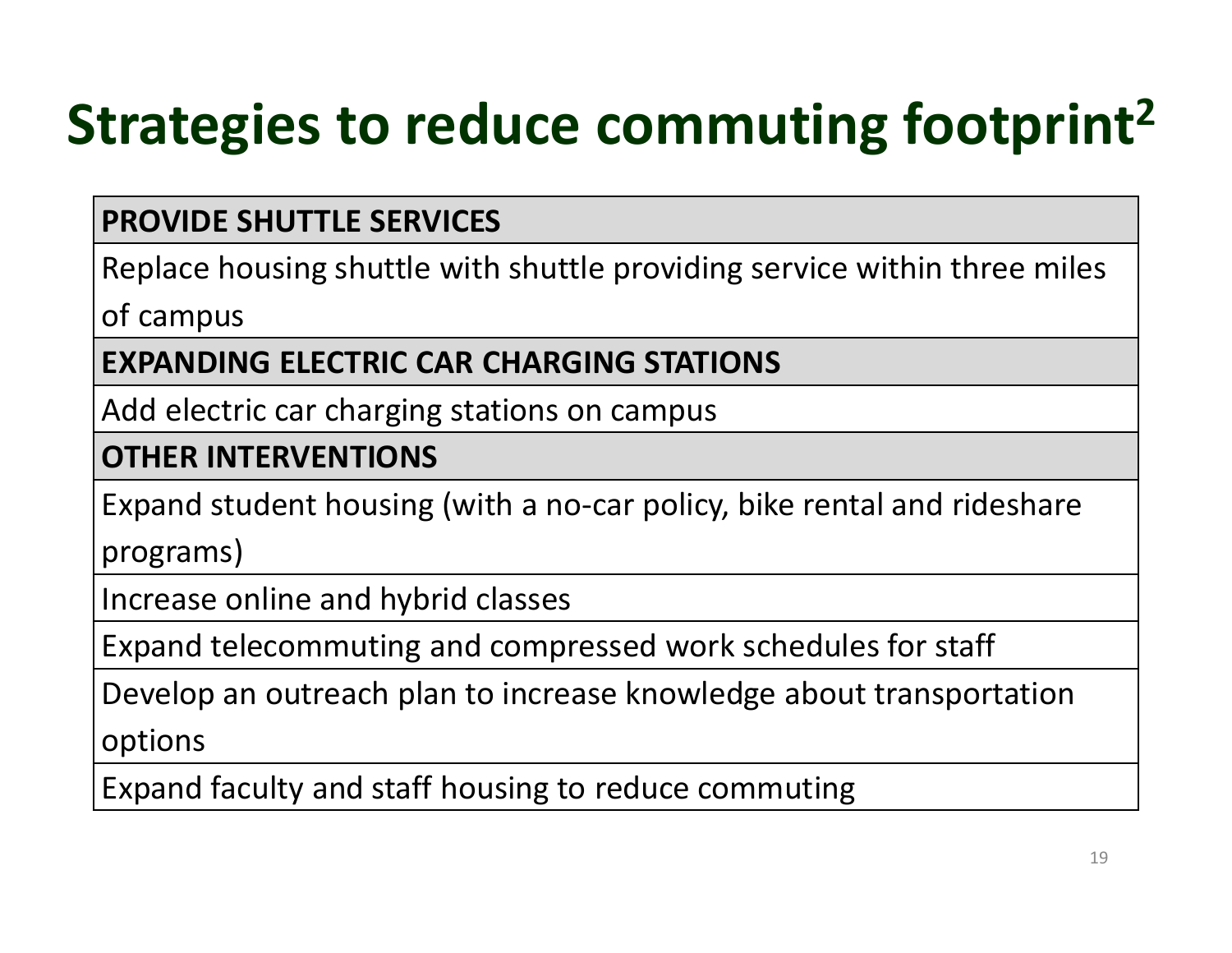## Strategies to reduce commuting footprint<sup>3</sup>



20 BAU based on the mode mix from 2010 commuting survey. Projections assume by 2040 three times as many faculty, staff and students will be using public transit as now, three times as many faculty/staff will be ridesharing and five times as many students.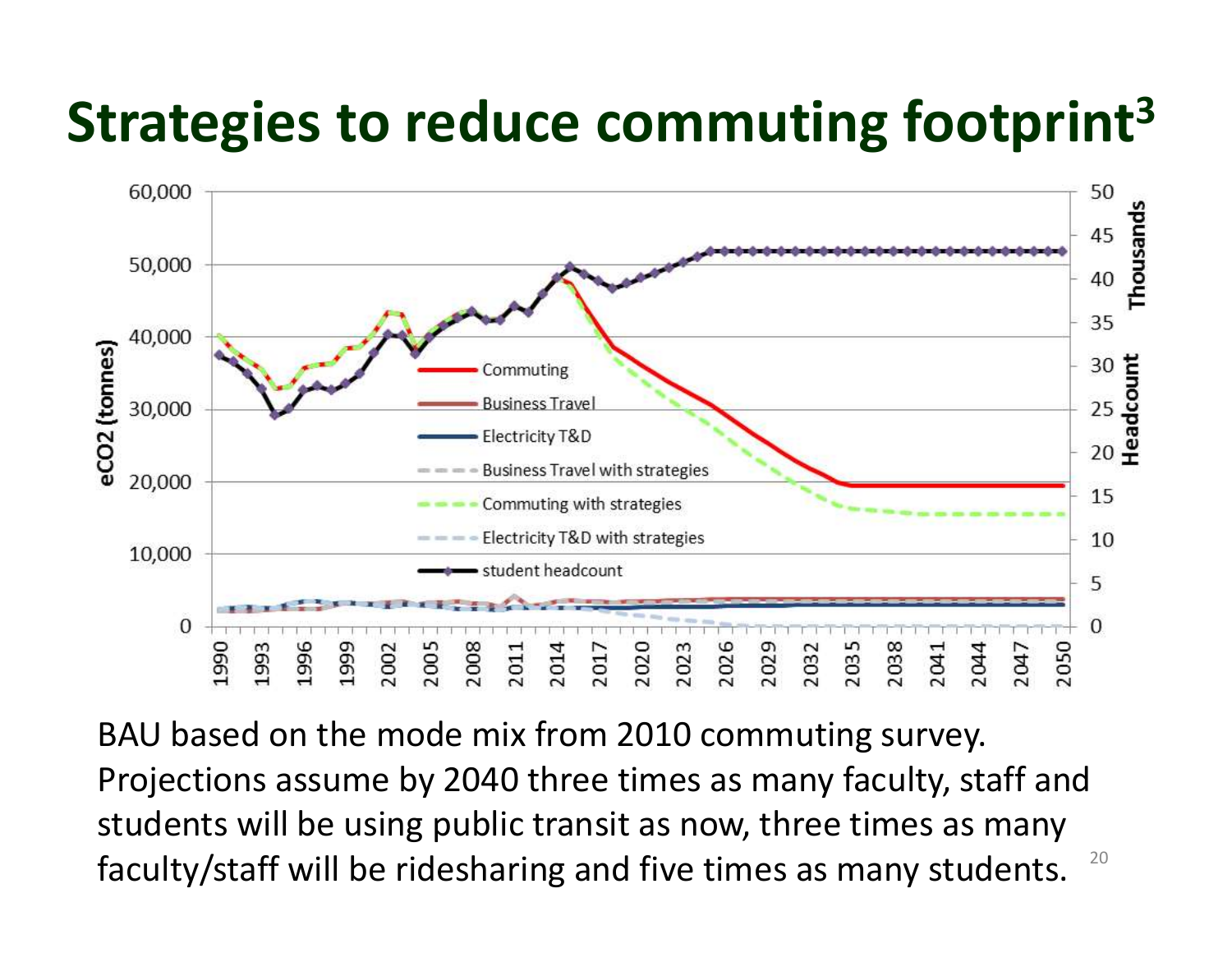### Emission projections (all scopes)

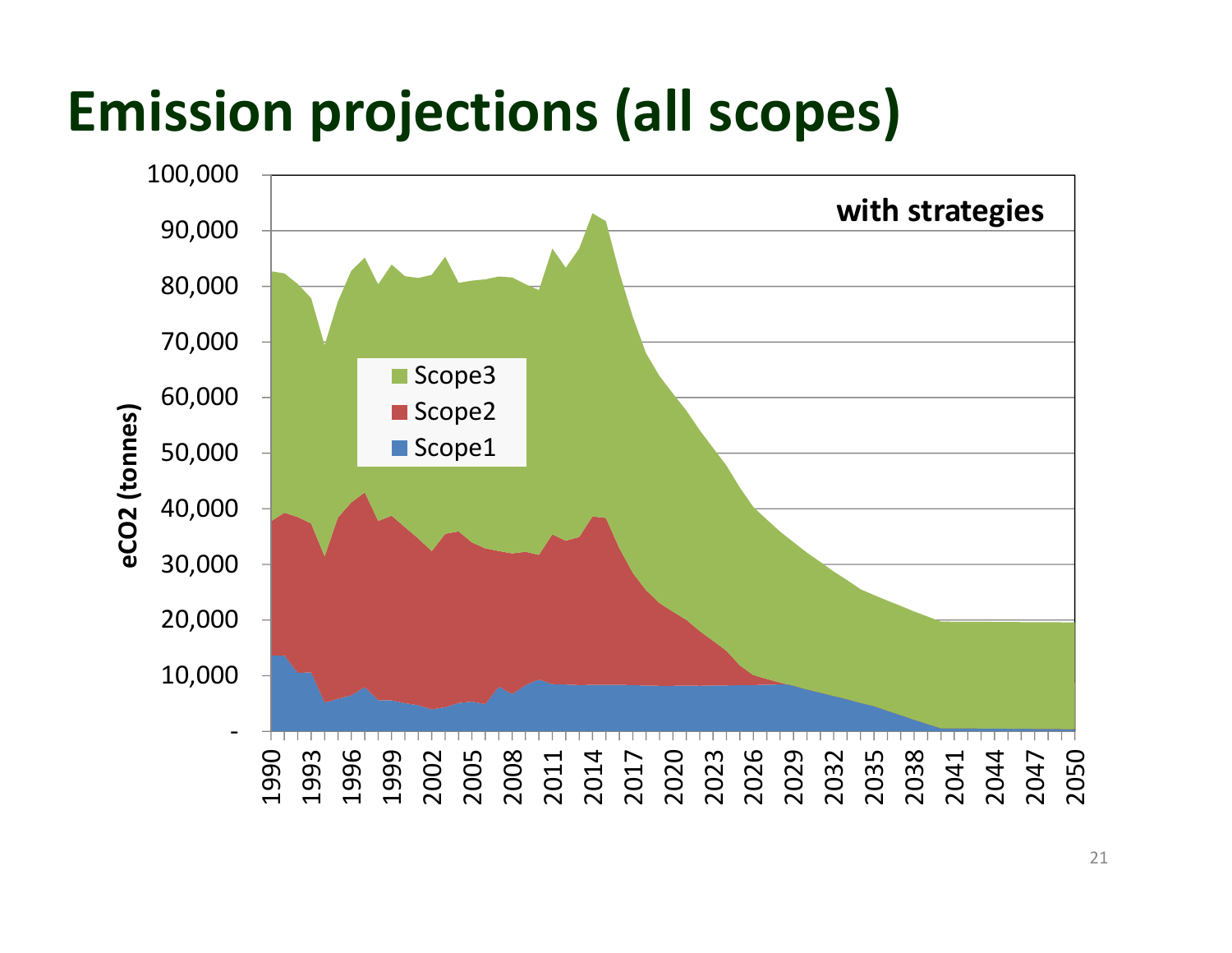

22 emissions saved for proposed projects. Column width represents total annual emissions savings for each.